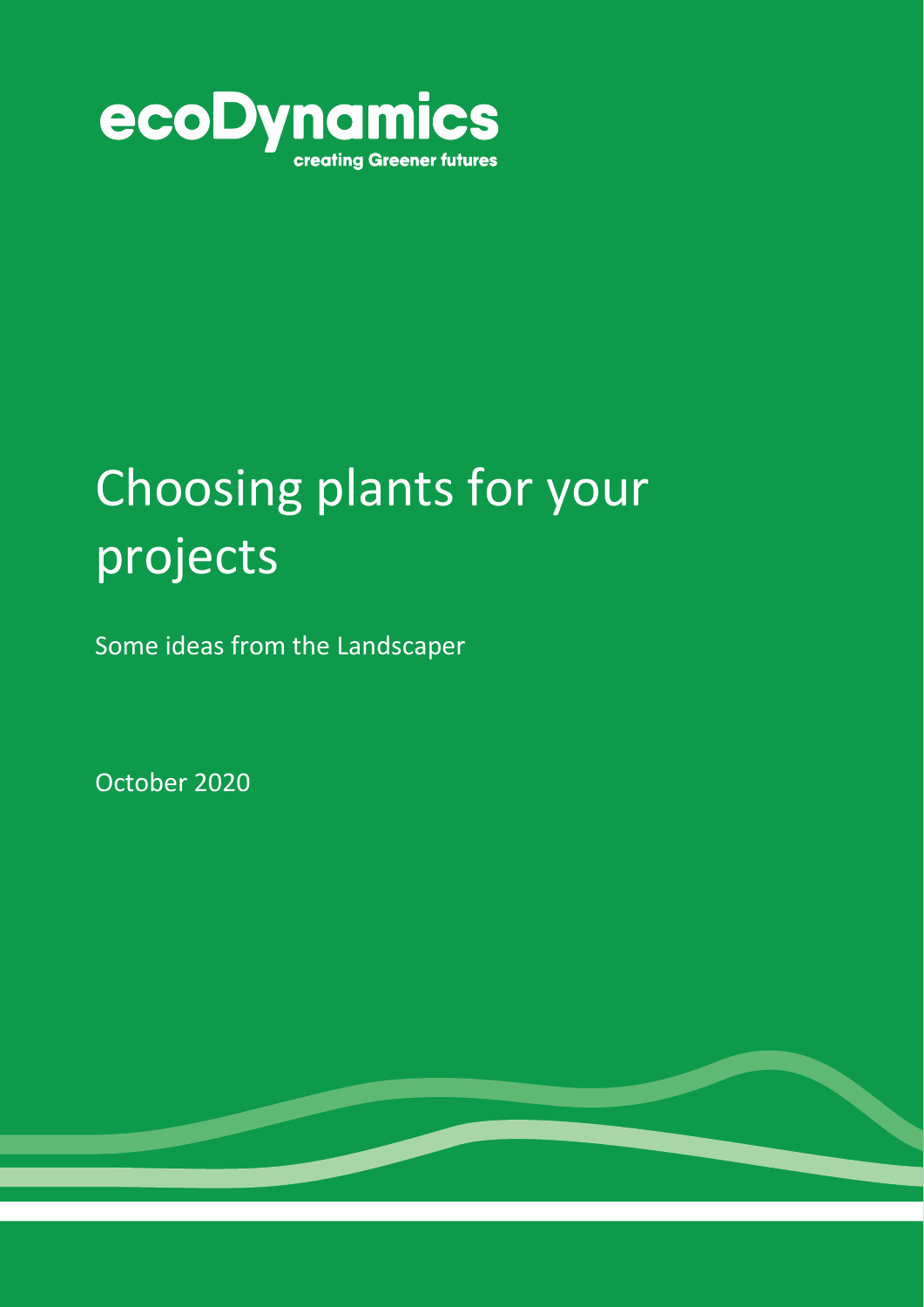# **Introduction**

Landscape Architects use plants to create dynamic, long-lived outcomes that develop scale and complexity over time as they grow and mature. The choice of plant species and specification of their procurement and installation is one of the most important design decisions for any landscape. Decisions made and implemented during the construction phase will impact the landscape throughout its 50 to 100-year design life.

As a Landscaper, we see landscape designs at their conclusion, when months of work, engagement and deliberation are distilled down to the specification of species, container size, density and the number of plants to be installed. Arriving at this design information is a complex process that considers function, aesthetics, site conditions and management. Typically, we are engaged when the plant design decisions have been made, and our role is to deliver the design vision.

The comments, observations and advice in this paper are intended to give Landscape Architects the benefit of our experience and ensure their design vision is delivered.

# **Landscape architecture and the role of the Landscaper**

Landscape architecture is the delicate blending of landscape function, context, owners' requirements and stakeholders to produce integrated functional designs. The Landscaper's role is to deliver the design to meet the intent of the Landscape Architect. When a Landscaper is brought onto a project, they will often be faced with challenges to deliver the design, including sourcing plant material, requests to reduce the construction cost, and timeline pressures.

The Landscaper will also be concerned with matters related to constructability, safety in design and project completion and handover to the ultimate asset owner.

Every landscape has a unique context, will deliver several functions and have multiple stakeholders. At the outset of every design process these matters will be defined by the designer, and they will influence many design and construction decisions. For the design team decisions to address context, function and stakeholders will be discussed, resolved and documented throughout the design process as it moves through the design and approvals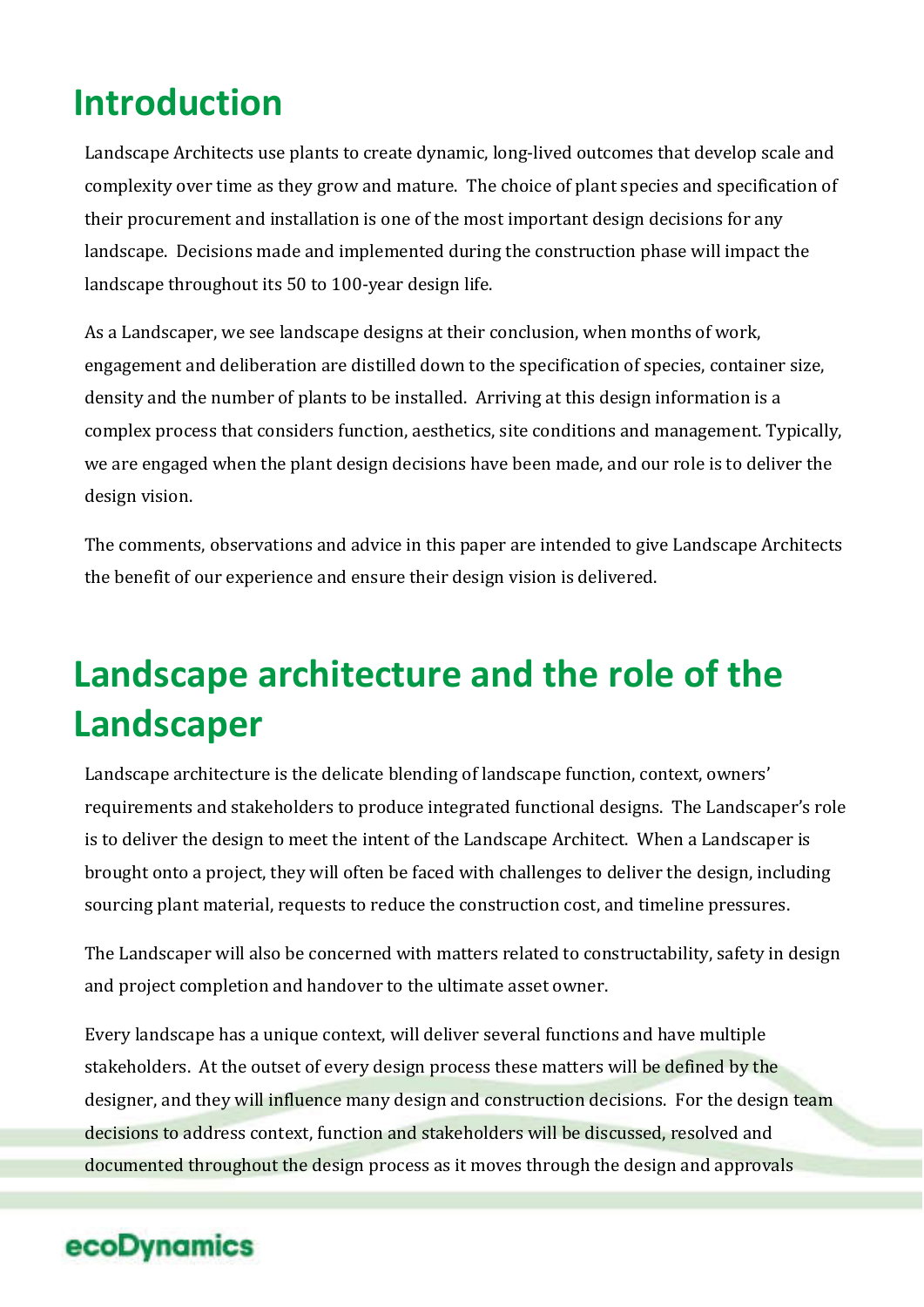stages. The final design implicitly represents these works, but in many cases the design rationale is not explicitly defined in the design. Designers should consider how this can be captured and conveyed to the landscaper. The design background and function could be conveyed through a discussion over the plans on site, identifying the desired project outcomes, with reference to the context, function and stakeholder outcomes to be achieved.

*"Designers should consider how design rationale can be captured and conveyed to the Landscaper for optimal outcomes"*

# **Selecting a plant by container size**

Every plant in a design will be specified in accordance with its species, container size and number. Inherent in these decisions are decisions around cost, lead time, availability and choice of provenance or propagule material.

The table below provides some general data regarding cost, provenance, lead times and general market availability across the range of commonly specified container sizes.

|                     | <b>Tubestock</b> | <b>140mm</b> | <b>16L</b>     | 45L            |
|---------------------|------------------|--------------|----------------|----------------|
| <b>Supply Cost</b>  | $$1.5 - $2.50$   | $$4 - $8$    | \$50           | $$100 - $150$  |
| <b>Provenance</b>   | Yes              | Limited      | N <sub>o</sub> | N <sub>0</sub> |
| <b>Lead times</b>   | 6 months         | 9 months     | 6 months       | 18 months      |
| <b>Species</b>      | Good             | Moderate     | Limited, trees | Limited, trees |
| <b>Availability</b> |                  |              | and large      |                |
|                     |                  |              | shrubs         |                |
| <b>Species</b>      | Wide             | Moderate     | Moderate       | Moderate       |
| availability        |                  |              |                |                |
| <b>Quality risk</b> | Low              | Moderate     | High           | High           |
| <b>Maintenance</b>  | Low              | Low          | Moderate       | High           |
| input               |                  |              |                |                |

**Figure 1:** indicative plant cost by size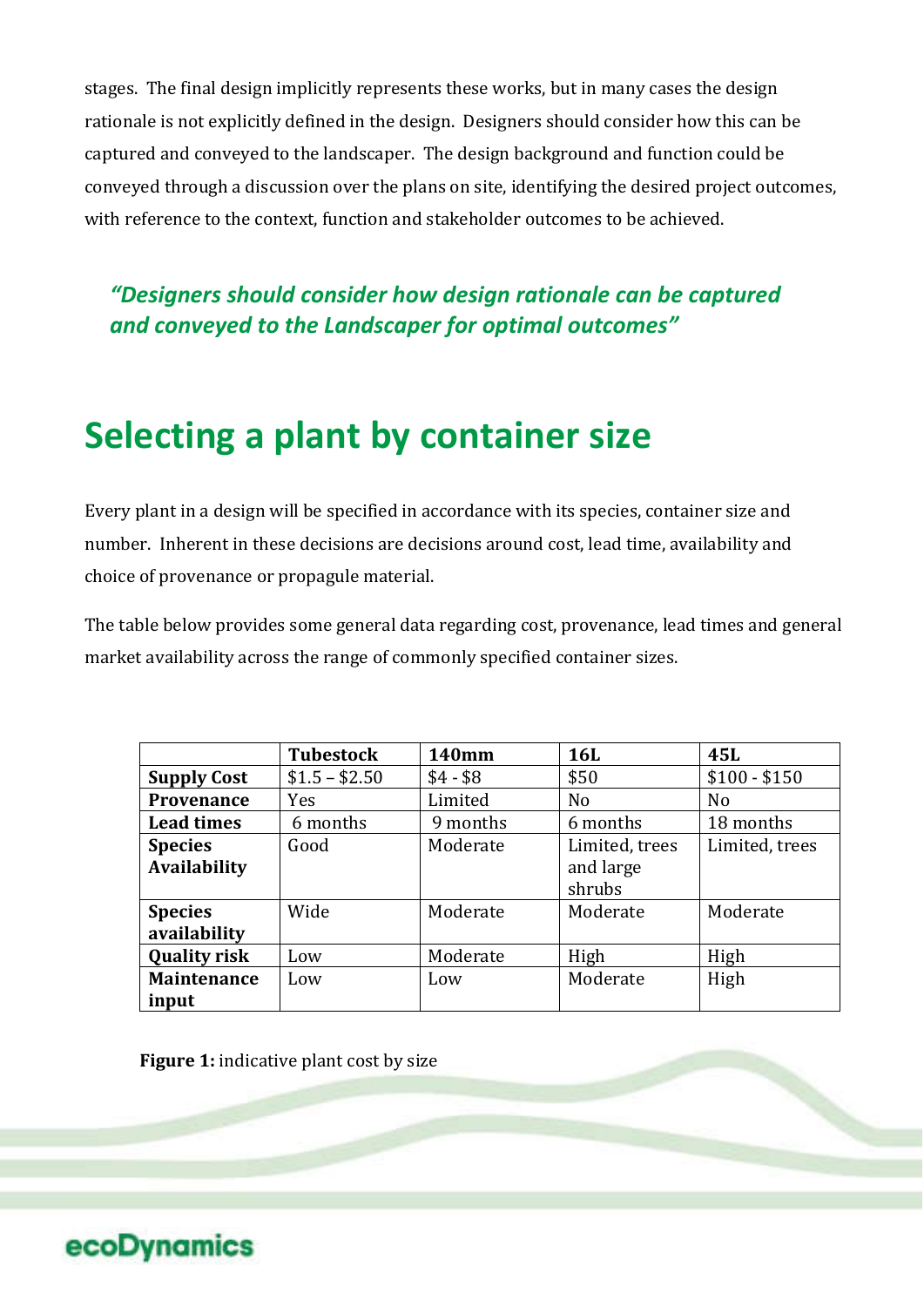Please note the following:

- Cost is a general guide to give the relative cost of plant sizes the install and maintenance cost is typically 100% to 150% of the supply price
- Provenance provenance diversity is lost as containers increase, as growers are typically growing for general stock and landscaping supply rather than revegetation markets;
- Lead times reflect reasonable lead times if the stock you require is not already available. Lead time may vary and will increase if seed is not available immediately;
- Market availability reflects the amount of stock in the market and the larger the size, the more likely it is to be run out over the course of the planting season;
- Species availability is greatest with smaller sized pots, as the full range of plants will be grown and larger plant size availability is generally limited to trees.
- Quality risk holding plants, especially indigenous plants, increase the risk of plant quality issues through factors including root development and health, plant form.
- Maintenance input the larger the plant container the larger the transplant shock and the more follow up watering required.

# **Choosing the right plant**

As a designer, it will be necessary to navigate these constraints to deliver the landscape. We recommend engaging with a plant supplier early if you are unsure of the availability of plant species or sizes. We also make the point that is no right or wrong in choosing container sizes, and that in time all plants will reach a full and mature size.

Counterintuitively, in our experience plants installed in tube stock will often grow faster and pass larger container stock in 2 to 5 years.

#### *"In our experience and counterintuitively, plants installed in tube stock will often grow faster and pass larger container stock in 2 to 5 years.*

Care needs to be taken with tree stock, especially native trees. Growing trees in containers beyond 140mm always results in a compromise between the size of the tree and its long-term growth habit, as root balls will be restricted by the container. This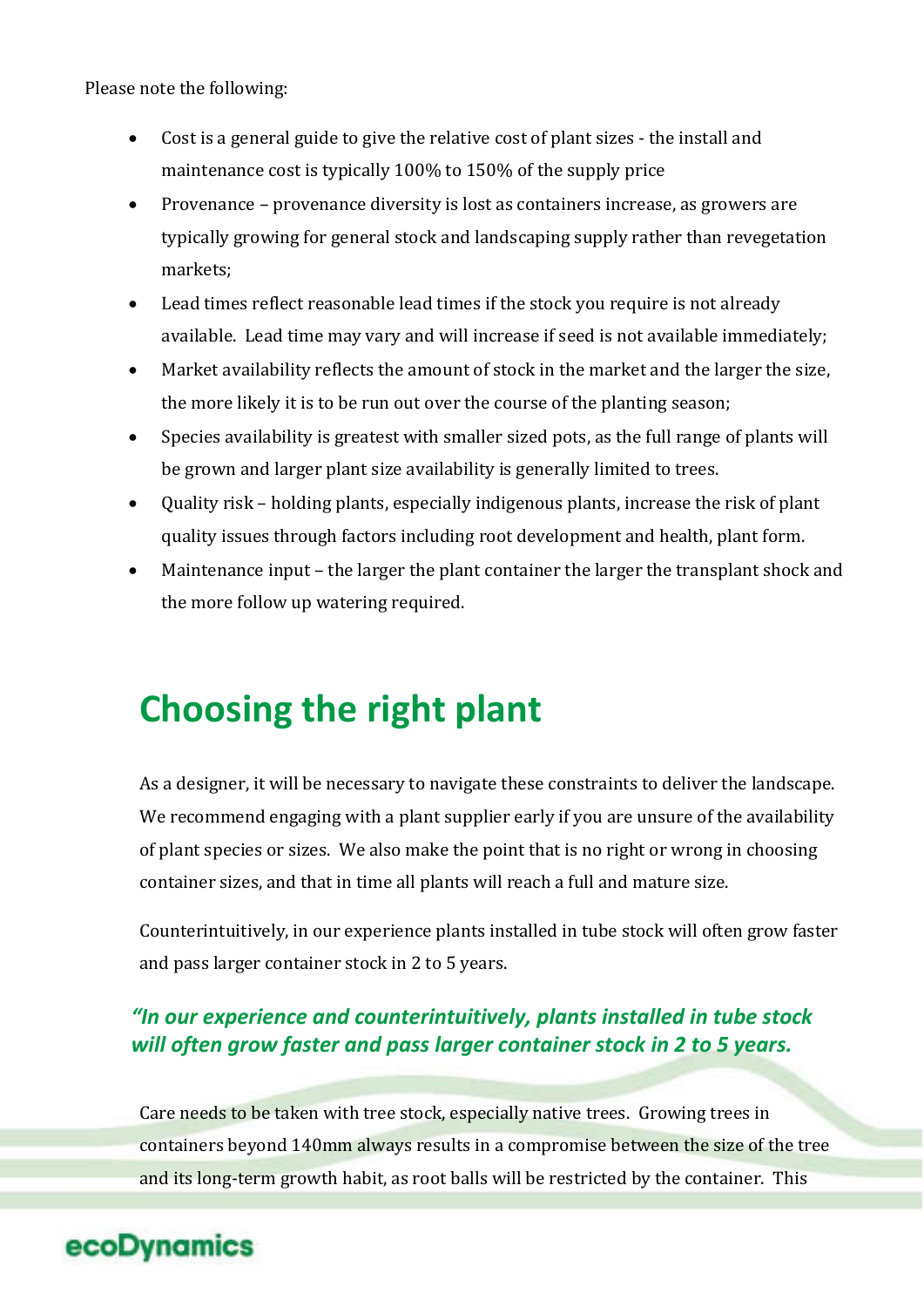restriction makes the trees suffer when transplanted and adds to the post planting maintenance required to ensure the plan successfully establishes. Exotic trees, especially bare root trees, do not suffer the same transplant shock and are able to better establish.

Lead times on plants are lengthy, from a minimum of 6 months for tubestock, to 18 months for advanced stock. Plant selection should consider the availability and production of plants to ensure plants being specified are grown in commercial quantities and readily available. Most plants can be produced to order and will be if growers are given enough warning and guarantees of orders. The risk of plant supply can be diminished by contacting growers during the design phase and allowing enough lead time in the procurement phase of the project.

### **Provenance**

Projects requiring sourcing of plants from specific provenances and seed sources add another layer of complexity. Whilst specialist revegetation nurseries carry a range of seed from their local environment, not every species is carried or maintained by each nursery. Therefore, if provenance is of high importance, discussions with plant suppliers in the early stages of the project are impetrative to ensure stock meeting your exact requirements are available come planting time.

Further complicating native plant supply, is the fact that many native species have distinct germination windows (an adaptation honed over millions of years to local conditions). No matter what horticultural tricks are employed, they just will not germinate out of their genetically predetermined window. This means that some species are essentially a 2 year crop from seed to finished plant. Likewise, propagation and planting of winter dormant species in the cooler and lower light levels experienced from April to October is problematic. These varieties, if they can be coaxed to germinate, do not grow well in a production environment, and if planted when dormant, losses are significantly amplified. This is especially true for indigenous aquatic species.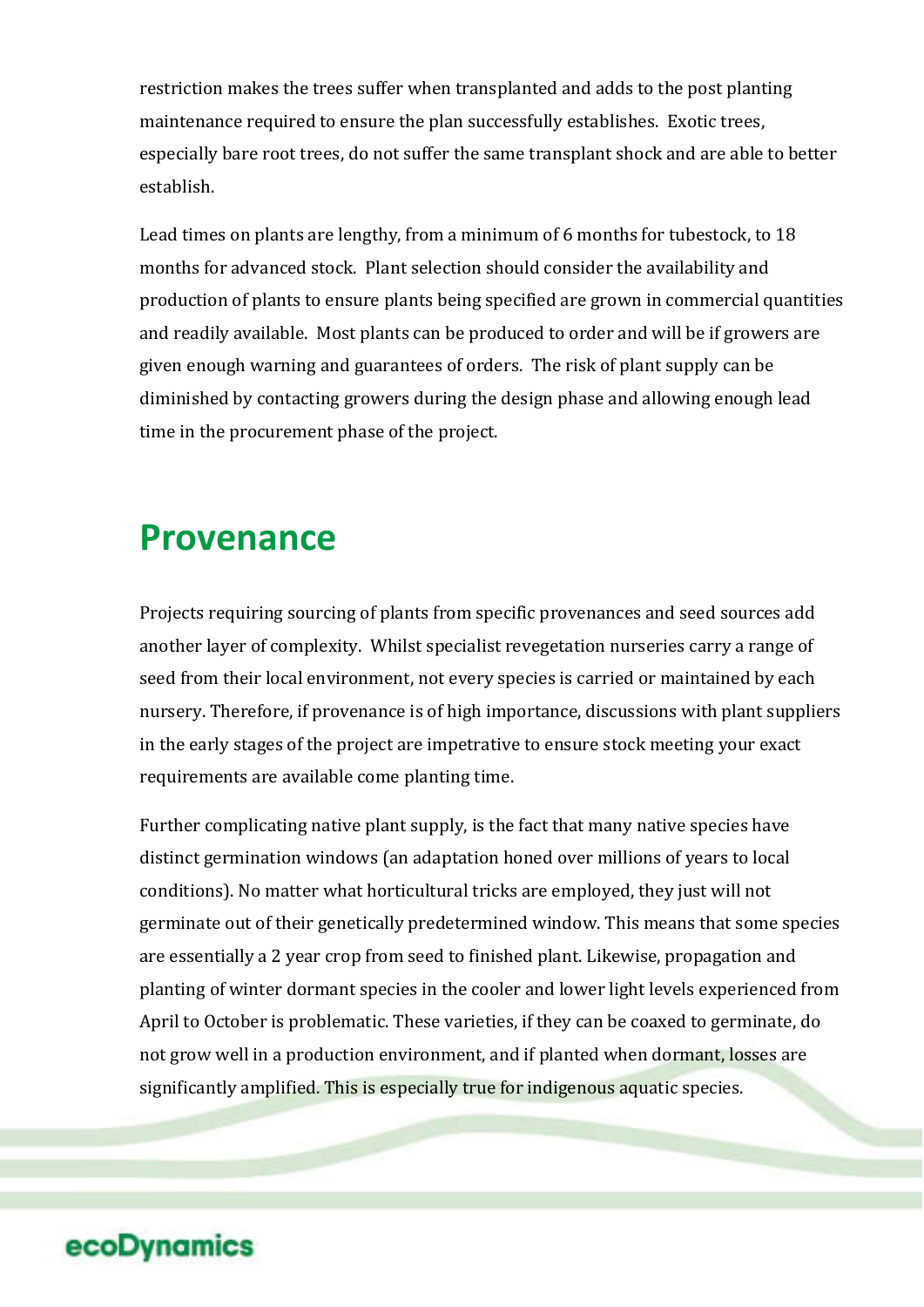# **Maintenance considerations**

On many projects, there will be multiple asset owners whose jurisdictions overlap. For example, on waterways, the Local Government Authority will have an interest in the linear park elements of the site, and a Catchment Manager will be interested in the waterway and water quality assets. Each asset owner has their own expectations regarding asset design and maintenance, which then needs to be incorporated into design. As part of their initial design process, the Landscape Architect will define the asset owners and their expectations and seek to meet them through the design process. At the point of engagement of the Landscaper, maintenance responsibilities and expectations should be clear. Throughout the construction and maintenance period, asset owners, Landscape Architects and the Landscaper should meet at regular intervals to ensure that all parties are happy with the progress of the landscape. In this way, it will be fit to handover at the conclusion of the maintenance period.

Every asset owner and land manager will have expectations about how assets under their control will be managed. It is recommended that this be discussed and agreed so that the landscape is specified to be consistent with the long-term maintenance regime. For example, if an asset owner has a long-term commitment to maintaining a high amenity landscape and resources to do so are available, a more complex or maintenance intensive landscape can be constructed. If the maintenance inputs will be minimal after handover, the design should be simplified accordingly.

#### *"Maintenance costs are significant and can exceed the value of construction in under 20 years.*

Landscapes are living assets and require constant maintenance throughout their life to continue to meet their functional requirements. Maintenance costs are significant and can exceed construction costs in under 20 years. Given the life of landscape should be a minimum of 50 years, careful consideration should be given to plant selection to reduce long term maintenance costs.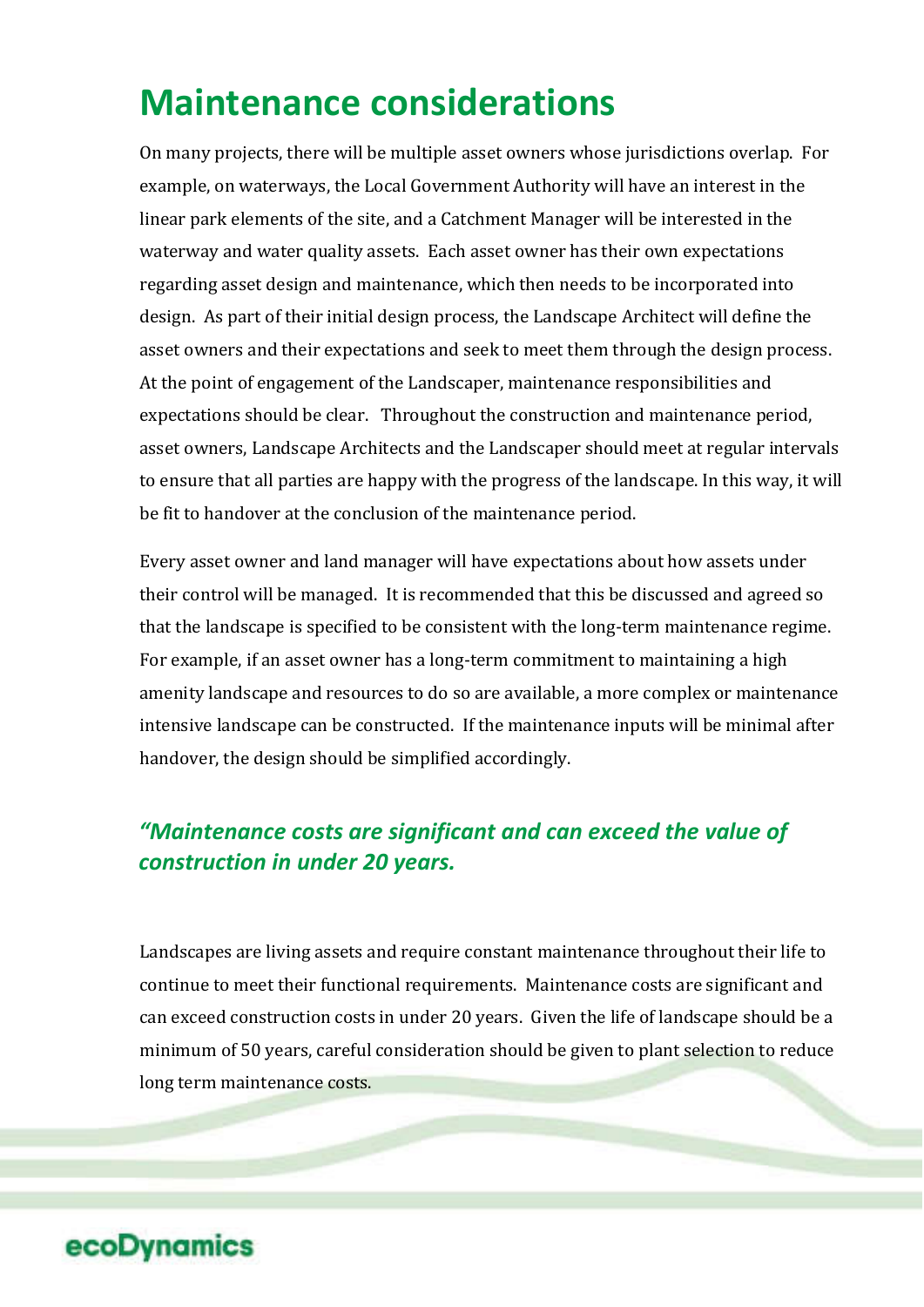# **Operational Phase considerations**

There are several approaches to achieving this outcome. The Woody Meadow Project came from a desire to create landscapes that reduced maintenance inputs by having a healthy plant cover that would thrive and suppress weeds. Another alternative is use of trees planted in blocks, whereby mature trees provide shade and compete with weeds for water and nutrient resources. In our experience, monocot plantings tend to have higher maintenance costs as weeds can establish with plantings. This is not to say monocots should not be used, but should be taken into account and acknowledged as part of the design phase. The Woody Meadow Project has been developed by the University of Melbourne with this problem in mind and proposes using low growing shrubs in a media that inhibits weed growth.

Safety in design is also an important consideration. Landscapes that have lower maintenance costs will expose workers to less opportunities for injury. This approach is critical in high risk environments on the side of roads or rail infrastructure. In these environments, workers maintaining the landscape will be exposed to road and rail traffic and the inherent risk of incident and injury. While many things can be done to prevent this, designing out the risk with respect to barriers, restricting planting, and designing a plant palette with less maintenance inputs will reduce the risk to workers.

# **Site conditions**

Conditions from site to site vary significantly due to changes in rainfall, soil conditions, and prevailing winds. Macro site conditions can be addressed for by using plants that are indigenous to the area of the project or have worked in similar landscapes nearby.

Within sites there are challenges due to aspect, soils, drainage etc. We have had sites where the same plant palette applied on opposite sides of the road was highly successful on the south facing slope, yet underperformed on the more exposed north facing slope. This is more difficult to allow for in design and requires adjustments through the build phase to account for variations across the site.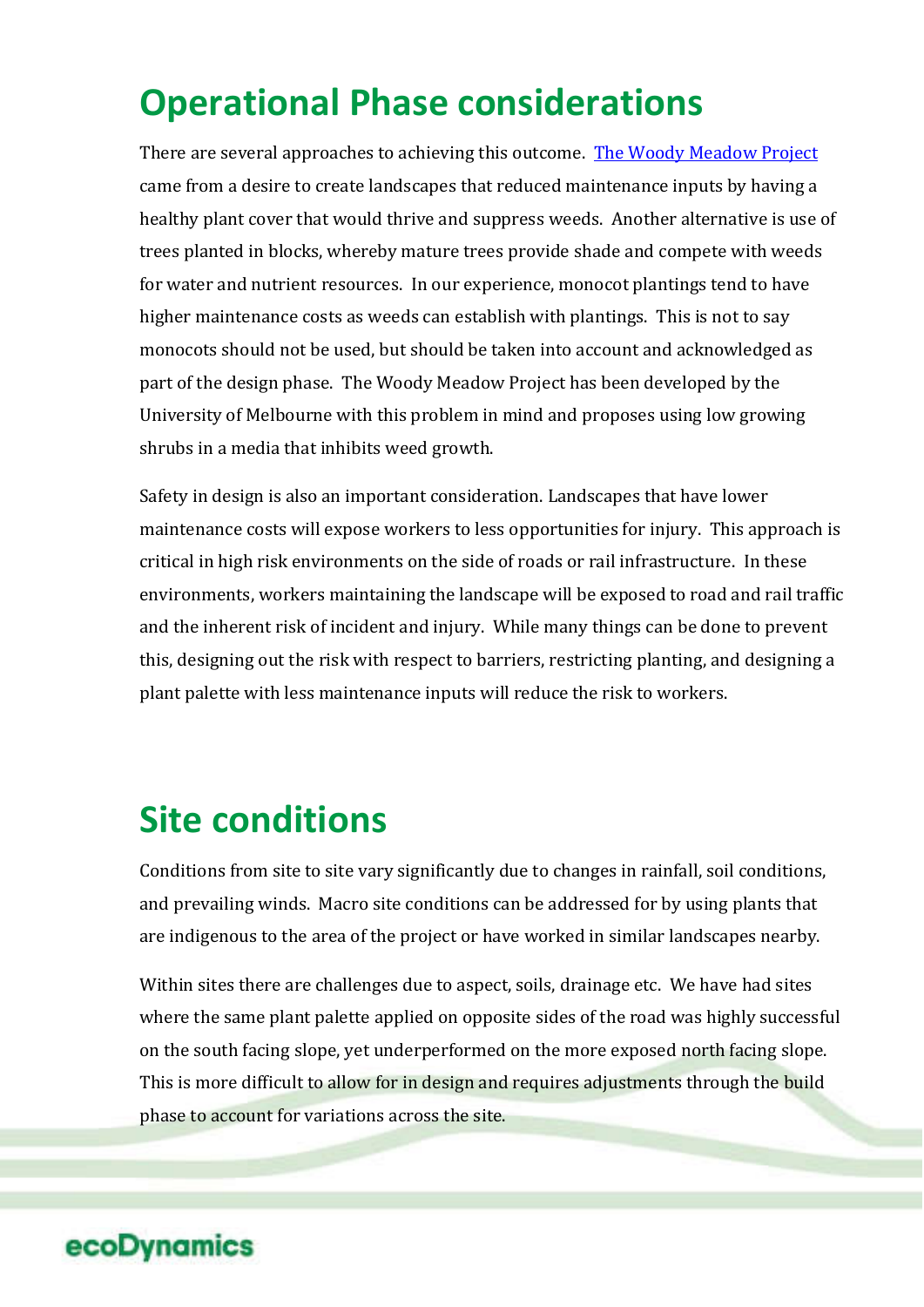To add to the complexity of this issue, many site conditions only occur in the early years of a project and will settle in time. We have found many sites are very wet through the first couple of years if there has significant soil movement but will "settle down" in time and support the desired vegetation.

#### *"…the same plant palette applied on both sides of a road can provide completely different outcomes"*

Every designer must be preparing for climate change and building resilience into their design with the assumption that we will continue to experience warmer and drier climates. You can find more information on the subject of how to design to allow for climate change here.

# **Constructability**

Horticultural projects have the great benefit and challenge of being delivered in a variety of ways, and with time and with good maintenance practices the landscape will grow and mature. Designers are faced with the choice of container size to balance the desire to establish the landscape early, and the cost associated with more mature plants. There are a number of approaches to this problem and in our experience, patience is the best method to establish landscapes. We recommend planting at a density slightly lower than the mature size of the plant. For instance, shrubs that grow to 1.5m in diameter should be planted at 1 metre spacings. We have not found that a high density of plantings in small containers to account for "losses during establishment" is a viable response, as the high density of plants does not give enough soil volume or moisture for the plants to flourish.

One of the greatest features of landscape projects is the use of plants which result in a landscape that changes as the plants grow and mature. On every project, decisions will be made about plant selection and specification that will be the subject of discussions with many stakeholders. Throughout these discussions, the realities of realising the